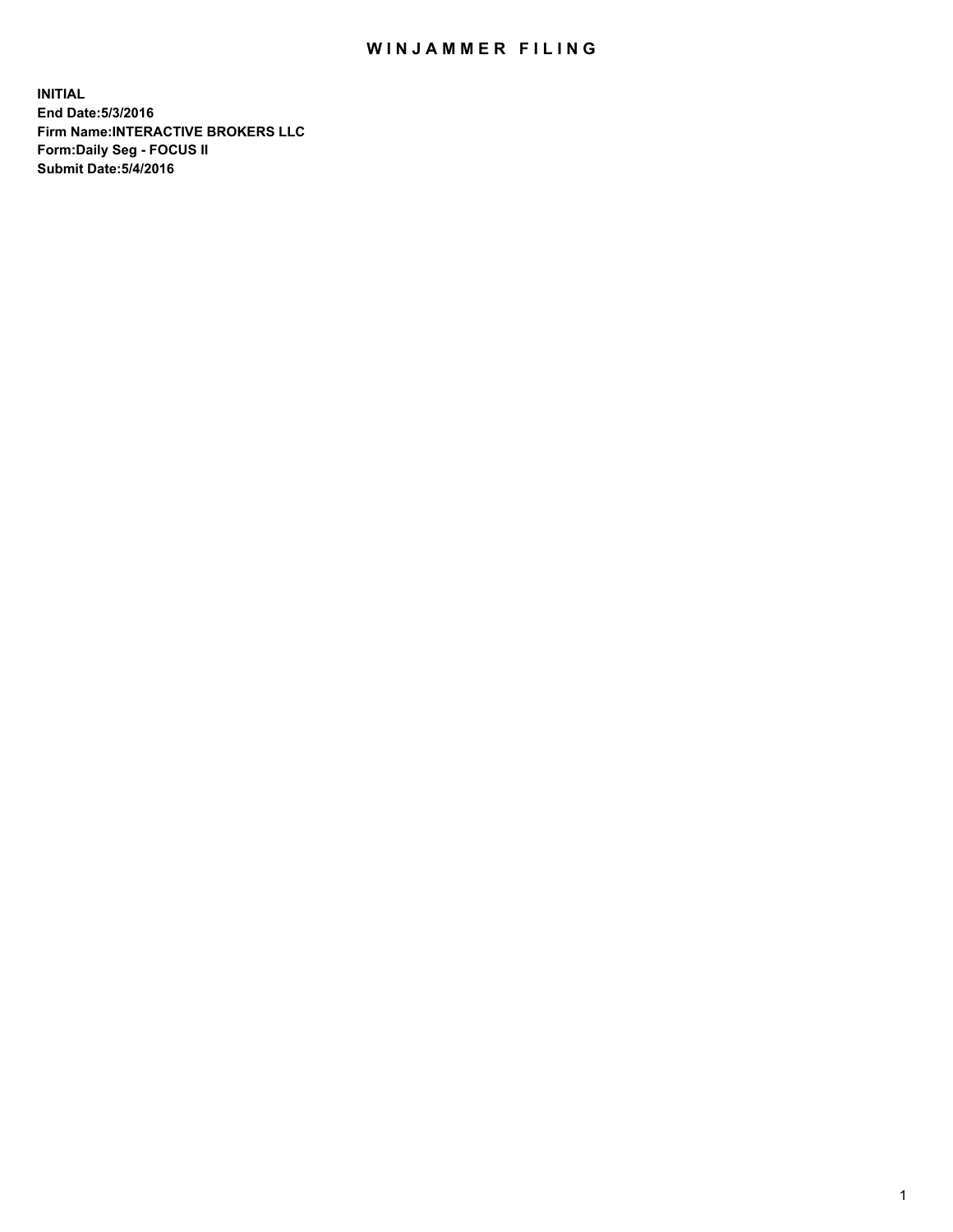## **INITIAL End Date:5/3/2016 Firm Name:INTERACTIVE BROKERS LLC Form:Daily Seg - FOCUS II Submit Date:5/4/2016 Daily Segregation - Cover Page**

| Name of Company<br><b>Contact Name</b><br><b>Contact Phone Number</b><br><b>Contact Email Address</b>                                                                                                                                                                                                                          | <b>INTERACTIVE BROKERS LLC</b><br><b>Alex Parker</b><br>203-618-7738<br>aparker@interactivebrokers.com |
|--------------------------------------------------------------------------------------------------------------------------------------------------------------------------------------------------------------------------------------------------------------------------------------------------------------------------------|--------------------------------------------------------------------------------------------------------|
| FCM's Customer Segregated Funds Residual Interest Target (choose one):<br>a. Minimum dollar amount: ; or<br>b. Minimum percentage of customer segregated funds required:%; or<br>c. Dollar amount range between: and; or<br>d. Percentage range of customer segregated funds required between:% and%.                          | <u>0</u><br>155,000,000 245,000,000<br><u>00</u>                                                       |
| FCM's Customer Secured Amount Funds Residual Interest Target (choose one):<br>a. Minimum dollar amount: ; or<br>b. Minimum percentage of customer secured funds required:%; or<br>c. Dollar amount range between: and; or<br>d. Percentage range of customer secured funds required between:% and%.                            | <u>0</u><br>80,000,000 120,000,000<br>0 <sub>0</sub>                                                   |
| FCM's Cleared Swaps Customer Collateral Residual Interest Target (choose one):<br>a. Minimum dollar amount: ; or<br>b. Minimum percentage of cleared swaps customer collateral required:% ; or<br>c. Dollar amount range between: and; or<br>d. Percentage range of cleared swaps customer collateral required between:% and%. | ₫<br>0 <sub>0</sub><br>0 <sub>0</sub>                                                                  |

Attach supporting documents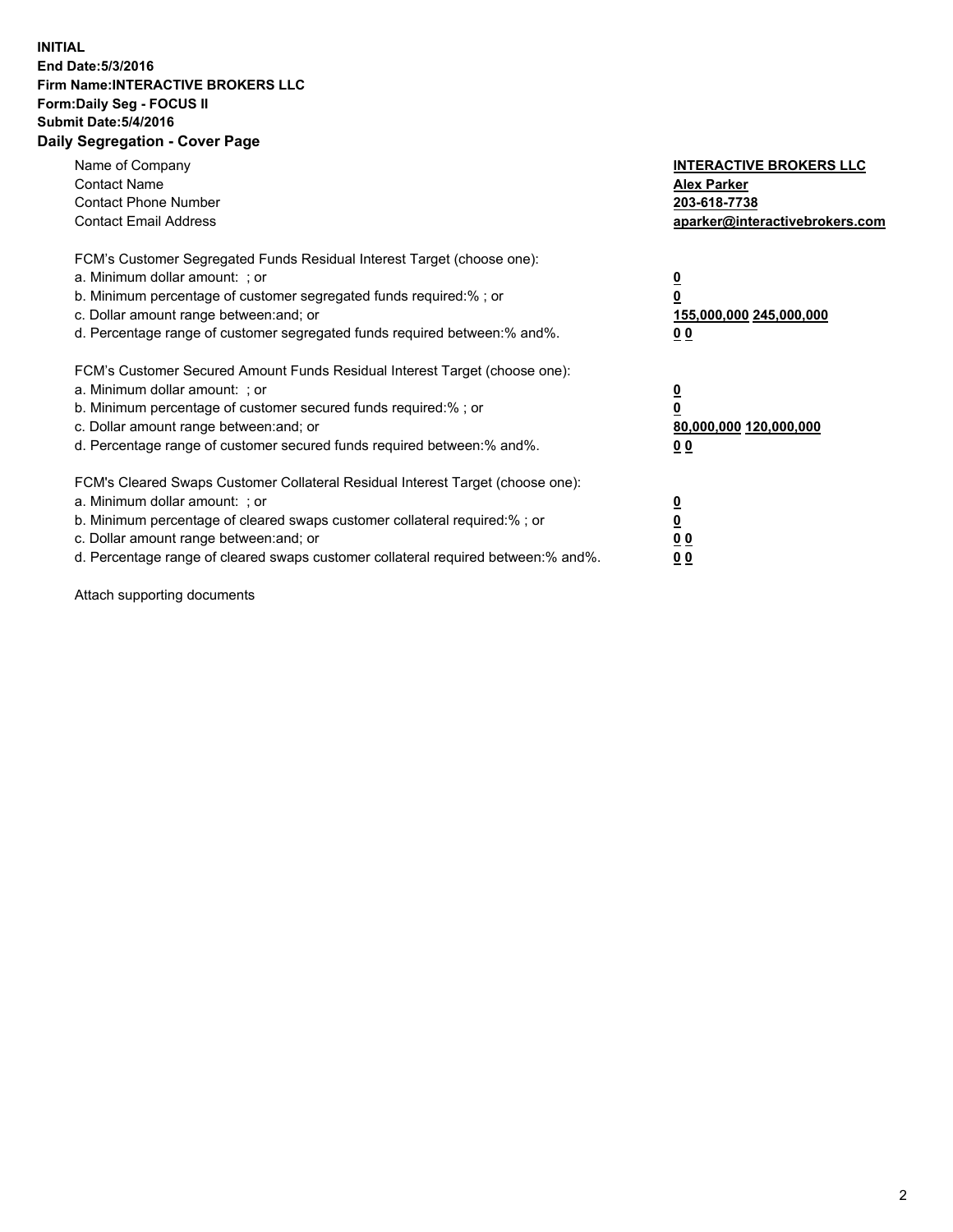## **INITIAL End Date:5/3/2016 Firm Name:INTERACTIVE BROKERS LLC Form:Daily Seg - FOCUS II Submit Date:5/4/2016 Daily Segregation - Secured Amounts**

|     | Foreign Futures and Foreign Options Secured Amounts                                         |                                   |
|-----|---------------------------------------------------------------------------------------------|-----------------------------------|
|     | Amount required to be set aside pursuant to law, rule or regulation of a foreign            | $0$ [7305]                        |
|     | government or a rule of a self-regulatory organization authorized thereunder                |                                   |
| 1.  | Net ledger balance - Foreign Futures and Foreign Option Trading - All Customers             |                                   |
|     | A. Cash                                                                                     | 294,821,779 [7315]                |
|     | B. Securities (at market)                                                                   | $0$ [7317]                        |
| 2.  | Net unrealized profit (loss) in open futures contracts traded on a foreign board of trade   | 5,056,972 [7325]                  |
| 3.  | Exchange traded options                                                                     |                                   |
|     | a. Market value of open option contracts purchased on a foreign board of trade              | 67,150 [7335]                     |
|     | b. Market value of open contracts granted (sold) on a foreign board of trade                | -220,038 [7337]                   |
| 4.  | Net equity (deficit) (add lines 1. 2. and 3.)                                               | 299,725,863 [7345]                |
| 5.  | Account liquidating to a deficit and account with a debit balances - gross amount           | 61,648 [7351]                     |
|     | Less: amount offset by customer owned securities                                            | 0 [7352] 61,648 [7354]            |
| 6.  | Amount required to be set aside as the secured amount - Net Liquidating Equity              | 299,787,511 [7355]                |
|     | Method (add lines 4 and 5)                                                                  |                                   |
| 7.  | Greater of amount required to be set aside pursuant to foreign jurisdiction (above) or line | 299,787,511 [7360]                |
|     | 6.                                                                                          |                                   |
|     | FUNDS DEPOSITED IN SEPARATE REGULATION 30.7 ACCOUNTS                                        |                                   |
| 1.  | Cash in banks                                                                               |                                   |
|     | A. Banks located in the United States                                                       | 516,250 [7500]                    |
|     | B. Other banks qualified under Regulation 30.7                                              | 0 [7520] 516,250 [7530]           |
| 2.  | Securities                                                                                  |                                   |
|     | A. In safekeeping with banks located in the United States                                   | 348,776,111 [7540]                |
|     | B. In safekeeping with other banks qualified under Regulation 30.7                          | 0 [7560] 348,776,111 [7570]       |
| 3.  | Equities with registered futures commission merchants                                       |                                   |
|     | A. Cash                                                                                     | $0$ [7580]                        |
|     | <b>B.</b> Securities                                                                        | $0$ [7590]                        |
|     | C. Unrealized gain (loss) on open futures contracts                                         | $0$ [7600]                        |
|     | D. Value of long option contracts                                                           | $0$ [7610]                        |
|     | E. Value of short option contracts                                                          | 0 [7615] 0 [7620]                 |
| 4.  | Amounts held by clearing organizations of foreign boards of trade                           |                                   |
|     | A. Cash                                                                                     | $0$ [7640]                        |
|     | <b>B.</b> Securities                                                                        | $0$ [7650]                        |
|     | C. Amount due to (from) clearing organization - daily variation                             | $0$ [7660]                        |
|     | D. Value of long option contracts                                                           | $0$ [7670]                        |
|     | E. Value of short option contracts                                                          | 0 [7675] 0 [7680]                 |
| 5.  | Amounts held by members of foreign boards of trade                                          |                                   |
|     | A. Cash                                                                                     | 56,329,102 [7700]                 |
|     | <b>B.</b> Securities                                                                        | $0$ [7710]                        |
|     | C. Unrealized gain (loss) on open futures contracts                                         | 8,325,025 [7720]                  |
|     | D. Value of long option contracts                                                           | 67,150 [7730]                     |
|     | E. Value of short option contracts                                                          | -220,038 [7735] 64,501,239 [7740] |
| 6.  | Amounts with other depositories designated by a foreign board of trade                      | $0$ [7760]                        |
| 7.  | Segregated funds on hand                                                                    | $0$ [7765]                        |
| 8.  | Total funds in separate section 30.7 accounts                                               | 413,793,600 [7770]                |
| 9.  | Excess (deficiency) Set Aside for Secured Amount (subtract line 7 Secured Statement         | 114,006,089 [7380]                |
|     | Page 1 from Line 8)                                                                         |                                   |
| 10. | Management Target Amount for Excess funds in separate section 30.7 accounts                 | 80,000,000 [7780]                 |
| 11. | Excess (deficiency) funds in separate 30.7 accounts over (under) Management Target          | 34,006,089 [7785]                 |
|     |                                                                                             |                                   |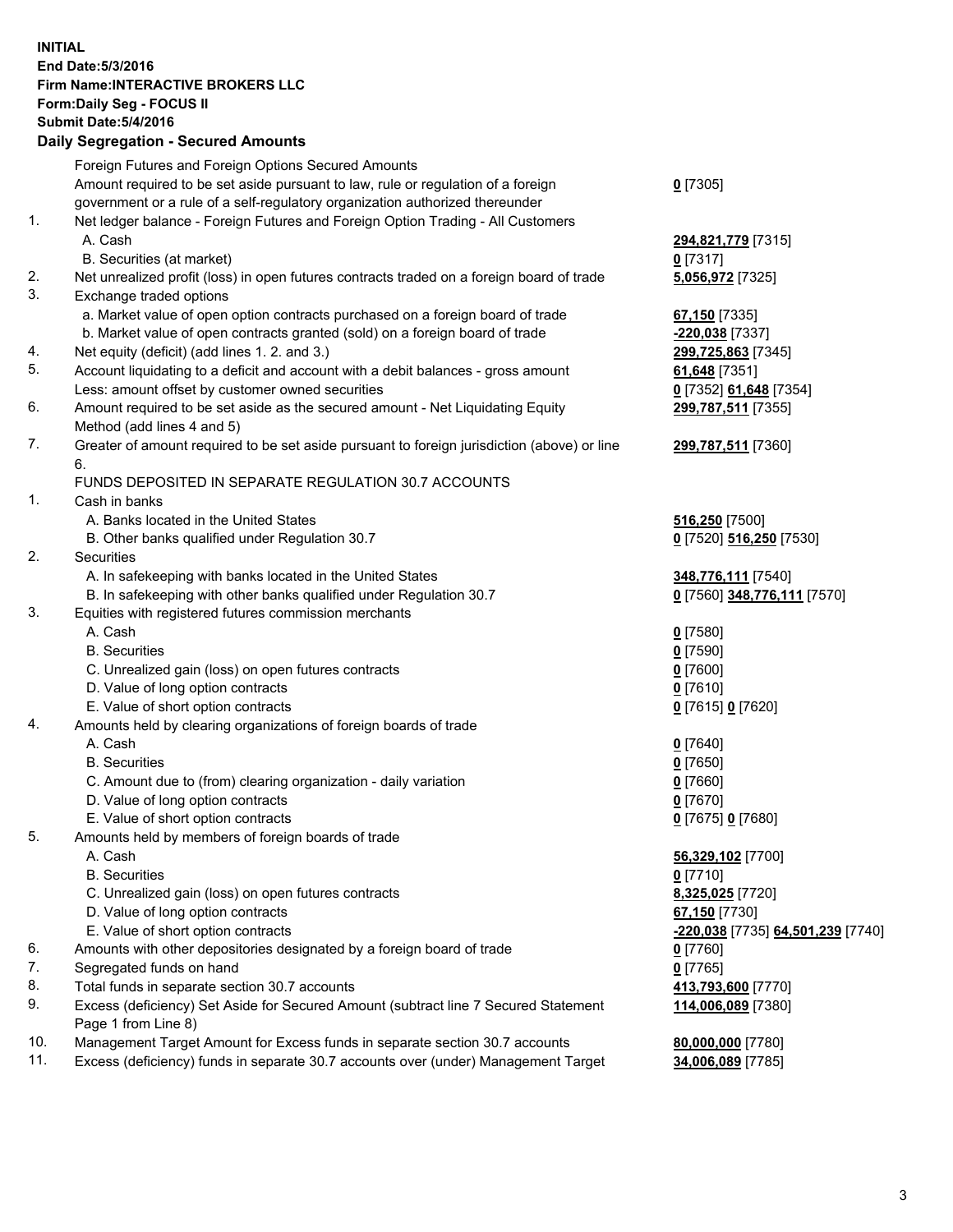**INITIAL End Date:5/3/2016 Firm Name:INTERACTIVE BROKERS LLC Form:Daily Seg - FOCUS II Submit Date:5/4/2016 Daily Segregation - Segregation Statement** SEGREGATION REQUIREMENTS(Section 4d(2) of the CEAct) 1. Net ledger balance A. Cash **2,737,429,068** [7010] B. Securities (at market) **0** [7020] 2. Net unrealized profit (loss) in open futures contracts traded on a contract market **-15,797,386** [7030] 3. Exchange traded options A. Add market value of open option contracts purchased on a contract market **133,900,572** [7032] B. Deduct market value of open option contracts granted (sold) on a contract market **-194,064,117** [7033] 4. Net equity (deficit) (add lines 1, 2 and 3) **2,661,468,137** [7040] 5. Accounts liquidating to a deficit and accounts with debit balances - gross amount **1,779,135** [7045] Less: amount offset by customer securities **0** [7047] **1,779,135** [7050] 6. Amount required to be segregated (add lines 4 and 5) **2,663,247,272** [7060] FUNDS IN SEGREGATED ACCOUNTS 7. Deposited in segregated funds bank accounts A. Cash **229,572,661** [7070] B. Securities representing investments of customers' funds (at market) **1,607,597,438** [7080] C. Securities held for particular customers or option customers in lieu of cash (at market) **0** [7090] 8. Margins on deposit with derivatives clearing organizations of contract markets A. Cash **141,803,493** [7100] B. Securities representing investments of customers' funds (at market) **976,980,601** [7110] C. Securities held for particular customers or option customers in lieu of cash (at market) **0** [7120] 9. Net settlement from (to) derivatives clearing organizations of contract markets **1,296,341** [7130] 10. Exchange traded options A. Value of open long option contracts **133,876,106** [7132] B. Value of open short option contracts **-194,039,696** [7133] 11. Net equities with other FCMs A. Net liquidating equity **0** [7140] B. Securities representing investments of customers' funds (at market) **0** [7160] C. Securities held for particular customers or option customers in lieu of cash (at market) **0** [7170] 12. Segregated funds on hand **0** [7150] 13. Total amount in segregation (add lines 7 through 12) **2,897,086,944** [7180] 14. Excess (deficiency) funds in segregation (subtract line 6 from line 13) **233,839,672** [7190] 15. Management Target Amount for Excess funds in segregation **155,000,000** [7194] **78,839,672** [7198]

16. Excess (deficiency) funds in segregation over (under) Management Target Amount Excess